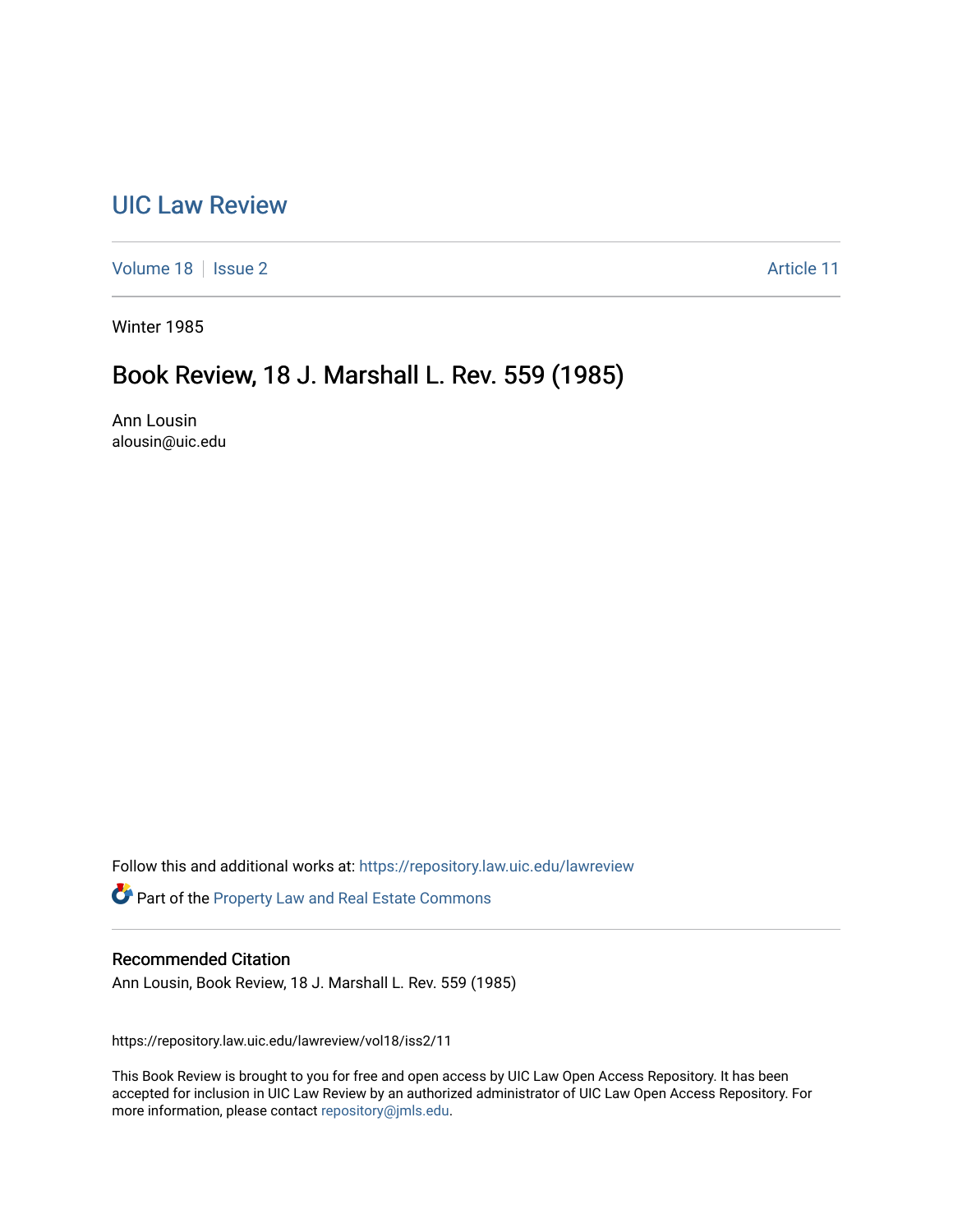## BOOK REVIEWS

#### HANDLING AUTOMOBILE WARRANTY AND REPOSSESSION CASES BY ROGER D. BILLINGS, JR.,\* LAWYERS CO-OPERATIVE PUBLISHING CO., 1984, 479 PP., \$67.50.

#### REVIEWED BY ANN LOUSIN<sup>1</sup>

At last, some help for the practitioner who receives a call from a client saying, "I've bought a lemon. What can you do about it?"

One of the most common problems faced by the general practitioner is the problem of the car that is a "lemon." Clients frequently buy cars that do not perform up to expectations or that are repossessed by the dealers. Until now, there has been no guide for the lawyer who is not an expert in the "law of the automobile"-the motor vehicle cases decided under Articles 2 & 9 of the Uniform Commercial Code, under the nine-year-old Magnuson-Moss Warranty Act, and under the nineteen or so state "lemon laws."

Professor Billings's book admirably fills this gap. The author's purpose is clear:

This book had its beginning when the author discovered that a disproportionate number of cases decided under the Uniform Commercial Code involved the sale and repossession of automobiles. No product is the subject of more litigation than automobiles. They are "big ticket" items and consumers increasingly use the law to assert their rights with regard to them.<sup>2</sup>

The best way to begin using this book is to identify the precise issues presented by your client's situation. The excellent table of contents will help you do this. Then use the index of topics at the back of the book to find less obvious references to those issues.

When researching the statutes described by Professor Billings, the lawyer should remember that almost every automobile problem is governed by both federal and state law. The most important federal laws are the Magnuson-Moss Warranty Act, which governs warranties, and the federal Odometer Act. Many lawyers forget to use federal acts in tandem with the state statutes. This is regrettable. As a practical matter, the statutory attorney's fees established

<sup>\*</sup> Professor of Law, Northern Kentucky University, Salmon P. Chase College of Law.

<sup>1.</sup> Professor of Law, The John Marshall Law School. Professor Lousin teaches courses in both Sales Transactions and Secured Transactions.

<sup>2.</sup> R. BILLINGS, HANDLING AUTOMOBILE WARRANTY AND REPOSSESSION CASES vii (1984).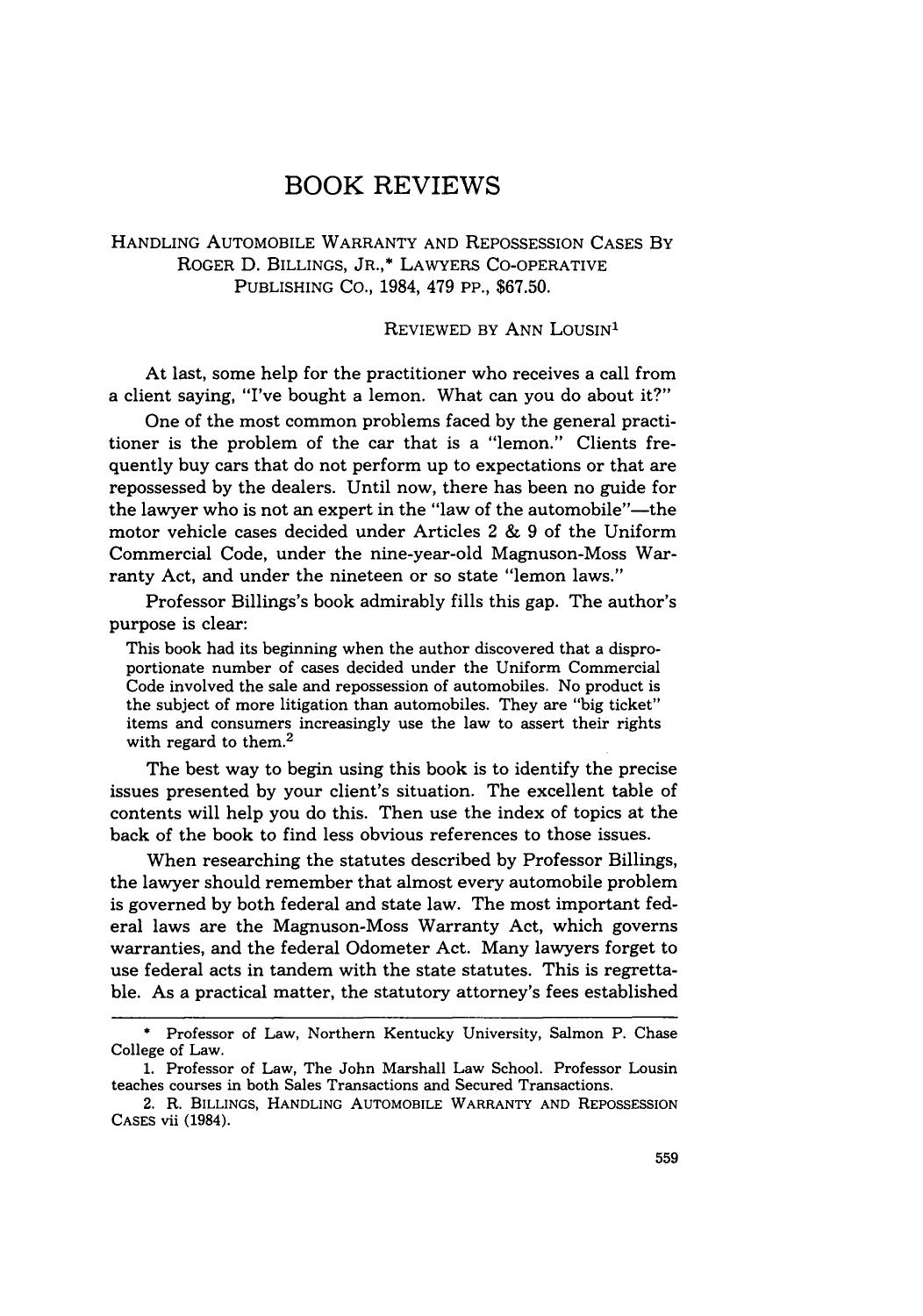by Magnuson Moss make it a worth-while tool for that reason alone.

The state statutes include more than the Uniform Commercial Code. Many states have unfair and deceptive trade practice acts, repair of automobile acts and odometer statutes. All states now have certificate of title acts, which are very important in cases involving automobile thefts and deceptions of secured creditors. At least nineteen states also have lemon laws to protect purchasers of cars with hard-to-repair defects.

Professor Billings has provided the reader with extensive annotations for further research on each topic, citations to cases from almost every state, discussions of seminal cases and legislative trends in the text and summary of the state statutes on each topic. This gives the lawyer for either the seller or buyer a complete guide to conventional legal research.

There are also three additional and rather unusual features. First, Professor Billings describes the arbitration and mediation services available, such as those provided by the manufacturers and under Magnuson-Moss. Surely the funniest story on mediation is Chapter 4.1, "My Car Won't Start When I Buy Vanilla Ice Cream." I won't tell you about it because you won't believe it until you read the chapter.

Second, he analyzes sample clauses in contracts, almost all drafted by the manufacturer's lawyers, and even suggests ways the buyer's lawyer can negotiate his way out of them.3 Finally, there are sample pleadings-from interrogatories through jury instructions-graciously provided by Douglas Roberts of the Ohio bar. Even a lawyer practicing in another state ought to be able to use his pleadings. Pleadings concerning the Magnuson-Moss Warranty Act are, of course, equally good anywhere in the country.<sup>4</sup>

I have often suggested to my students that automobiles are treated differently from all other goods under the U.C.C. Now Professor Billings has gathered into one sourcebook all the statutes and cases concerning automobiles. His contribution to consumers and lawyers is unique and valuable. He achieves his goal:

to make possible for all lawyers a more orderly resolution of disputes involving defective and repossessed automobiles, and to facilitate litigation as a last resort.<sup>5</sup>

*<sup>3.</sup> See generally id.* at Chapter One and Chapter Six.

*<sup>4.</sup> Id.* at §§ 7.62 and 7.63.

<sup>5.</sup> *Id.* at viii.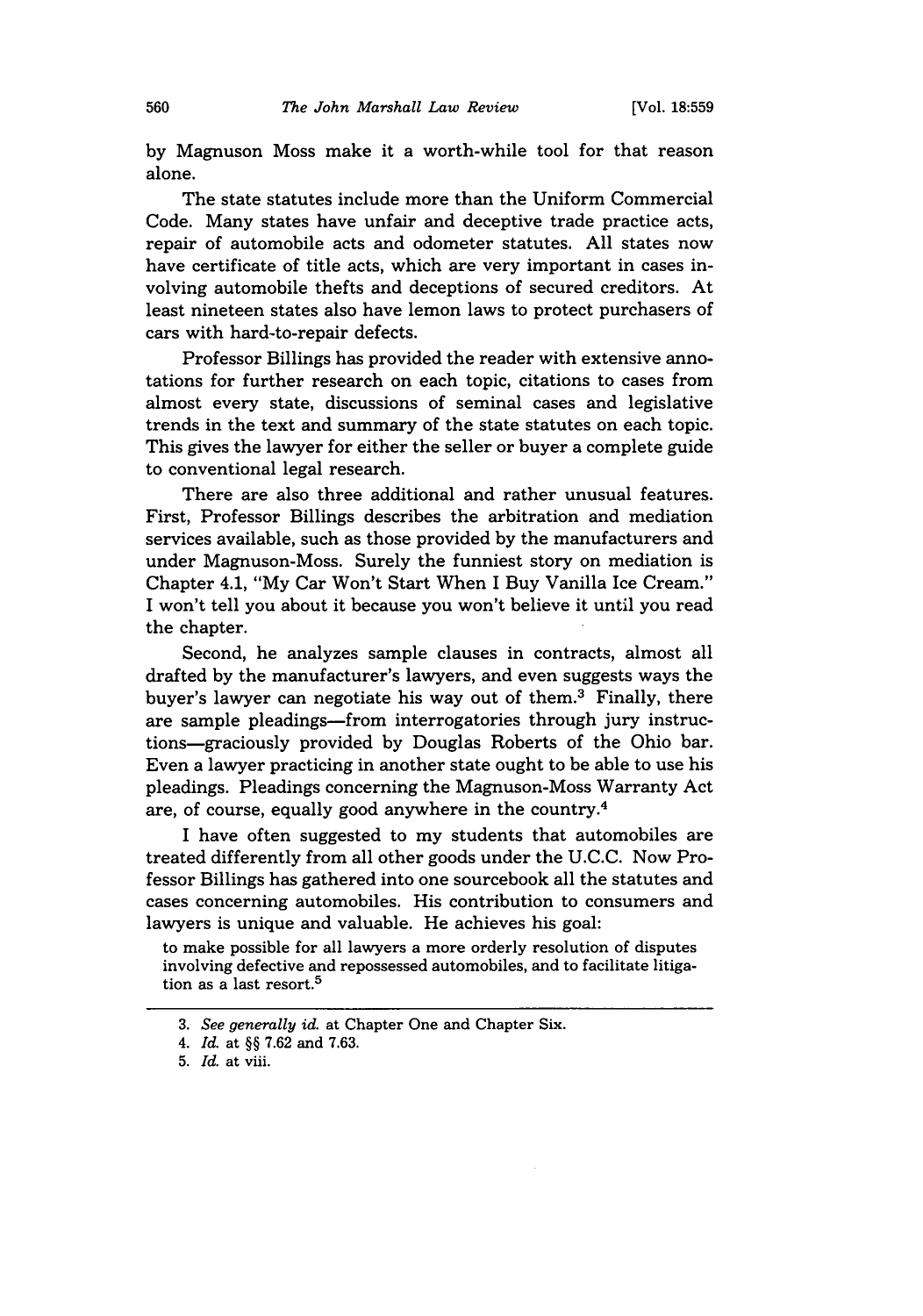#### THE COURT OF LAST RESORT, MENTAL ILLNESS AND THE LAW BY CAROL A.B. WARREN,\* WITH CONTRIBUTIONS BY STEPHEN J. MORSE, JACK ZUSMAN, THE UNIVERSITY OF CHICAGO PRESS, 1982, 265 PP., \$8.95.

#### REVIEWED BY CONSTANCE FRIEDRICH FISHER<sup>1</sup>

*The Court of Last Resort* is the result of Carol Warren's sevenyear study of decision-making in a California mental health court. Although the hearings were held under California's Lanterman-Petris-Short Act, $2$  the author's observations and analysis apply throughout mental health practice in the United States. Because they can be broadly applied, the conclusions the author reaches offer insight into mental health practice for lawyers unfamiliar with the area of law, as well as reinforce the findings of mental health advocates, particularly those who represent recipients of mental health services.

For most lawyers, however, there will be one difficulty with the book: its language. Although clearly and logically presented, the author must discuss the sociological/mental health models upon which her study is based. At times the language, particularly that in Chapter  $3<sup>3</sup>$  may be difficult for the attorney who is unfamiliar with the sociological and/or psychological terms. The reader must be patient, however, for his or her patience will be well-rewarded.

This book is especially important to the private practice attorney who only occasionally ventures into mental health practice. His or her contact with the mental health system may come through commitment hearings, or guardianship proceedings, or habeas corpus release hearings: "Please, Mr. Jones, my husband threatens to kill our child, convict him;" "grandma cannot feed herself or maintain personal hygiene and forgets to take her medication every day, please let me be her guardian and put her in the nursing home;" "my son is *not* crazy, the police should have brought him home to me rather than taking him to the mental health center. Get him out!"

<sup>\*</sup> Professor of Sociology, University of Southern Califormia.

<sup>1.</sup> Assistant Professor, The John Marshall Law School; former Staff Attorney, Illinois Guardianship and Advocacy Commission.

<sup>2.</sup> CALIF. WELF. AND INST. CODE § 5150 *et seq.* (West 1972 & Supp. 1978).

<sup>3.</sup> C. WARREN, THE COURT OF LAST RESORT 44-68 (1982).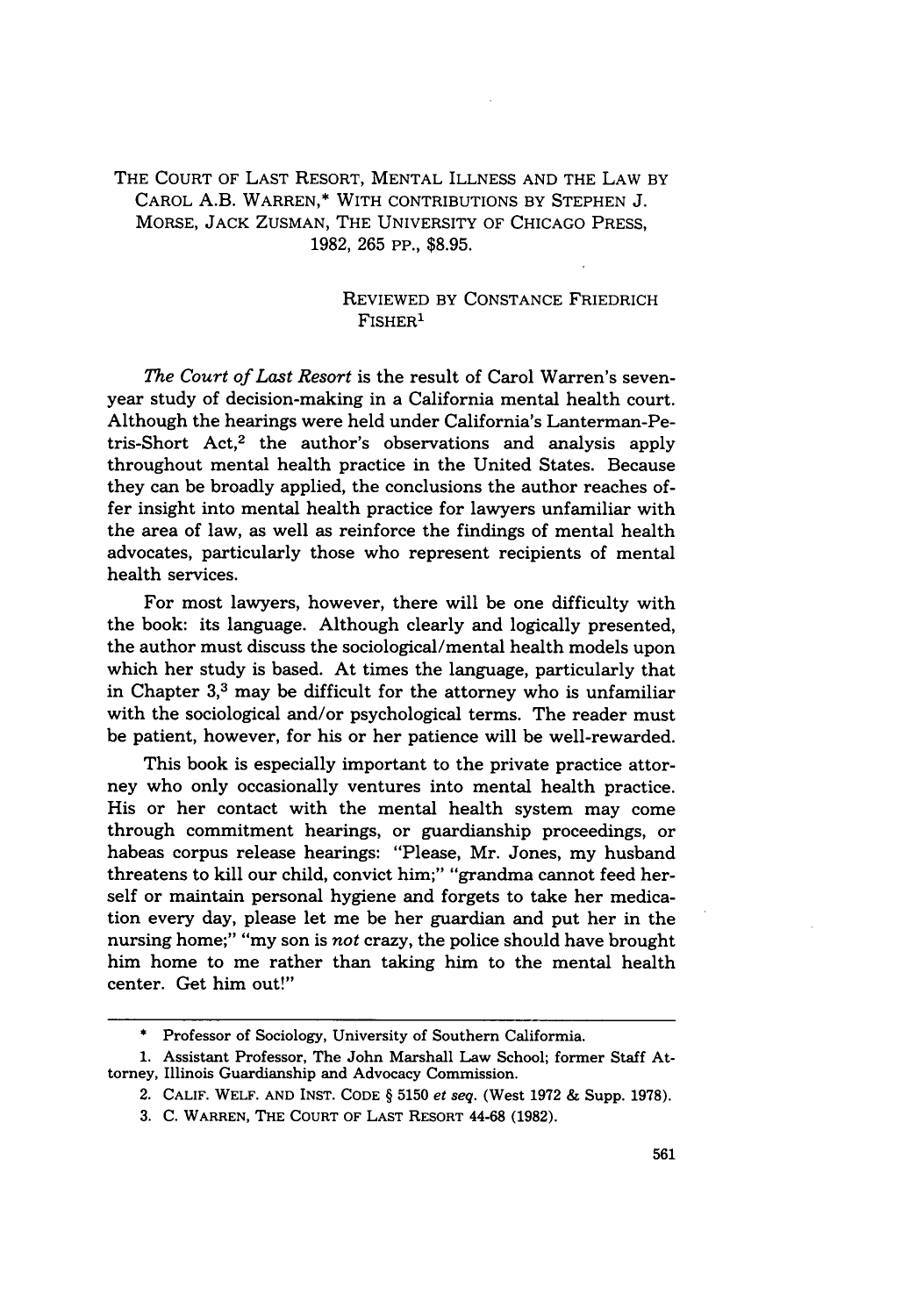Although the observations may often appear skewed in favor of the individual, rather than the decision makers, the author is protreatment, pro-involuntary commitment. Her posture presents fairly the multiple considerations included in the decision-making process. The author's observations are, from personal experience, right on target. *The Court of Last Resort* presents in a few pages insights that may take the mental health lawyer years to gain.

In the practice of mental health law, the author relates, the patient advocate, as well as the state's attorney, must struggle with/for/against the two historic justifications of state control of the mentally ill. The first justification is *parens patriae,* the power of the state to protect and care for its citizens. Second, the state wields police power, the power to control the people. How these two justifications for the involuntary commitment of the mentally ill or gravely disabled are applied determines how just the treatment of the committees or wards is.

Among the forces the author found working against just treatment is the fact that the decision makers impose a middle class value system upon socially and economically deprived individuals. Usually under the guise of protective paternalism, the decision makers participate in a "labelling" process. They determine which of us shall be labelled "crazy" and "sane," or at least "not crazy." Labelling theory, the process of imposing labels, says the author, is not a reliable indicator of who is mentally ill, but does accurately reflect society's reactions to mental disorder.<sup>4</sup>

Middle-class cultural values are heavily involved in what constitutes grave disability, danger or bizarre behavior **....** Notions of appropriate food, clothing or shelter, and of inappropriate violence vary with the class and ethnic background of the individual.<sup>5</sup>

Thus both a white male who threatened his mother with a knife and a middle-aged black man found "lurking" in a white neighborhood were found "dangerous." Both a completely disoriented patient and one with nowhere to go if released remained hospitalized because they were viewed as "severely disabled."

The author observed that most of the petitioners in the mental health court were poor and/or otherwise culturally deprived. **Of** course not only poor people suffer from mental illness but, since they have less of what the author terms "social margin," they are more likely to be labelled "crazy."

Since the labellers—the judge, the state's attorney, and the psychiatrist-are the dominant actors in mental health court drama, the author made some predictions: that non-Anglos would be com-

*<sup>4.</sup> Id.* at 44-50.

**<sup>5.</sup>** *Id.* at 14.

**<sup>6.</sup>** *Id.* at **50-53.**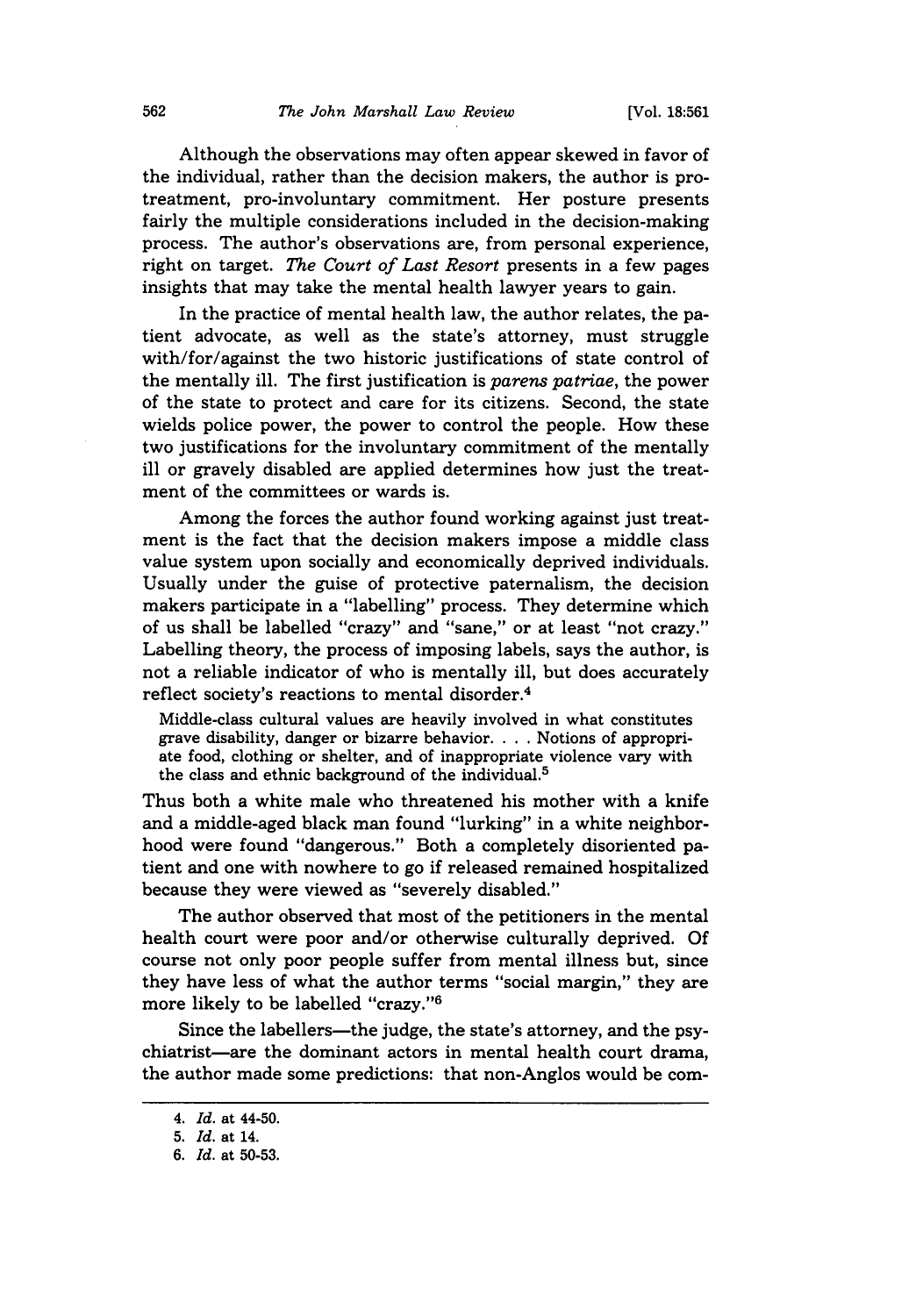mitted more than Anglos; that women would be committed more than men; that children and the elderly would be re-committed more than the middle-aged; and that those appearing socially and economically deprived would be released less often than those appearing middle class.

The author's findings do support these predictions to some degree. They are accurate in the sense that those with greater "social margin" (Anglo, male, middle aged, middle class) received less disabling labels than those with little or no "social margin" (non-Anglo, female, juvenile aged, or poor).<sup>7</sup> One of the most significant factors in determining whether the judge will grant a patient's writ for release, for example, is whether the patient has a place to live immediately upon his or her release. Where the patient has friends, family, or a permanent address, the probability of release is high in the absence of gravely disabling behavior.

As a consequence, one may be labelled "gravely disabled" and in need of further hospitalization merely because our society has no facilities for former mental patients without resources. The recent rise in the number of "street people" in our cities is directly related to the lack of facilities for those released on writs and for those cast out by the nationwide push to deinstitutionalize mental health patients. <sup>8</sup>

Warren addresses the shift from institutional care of marginal Americans to "welfare/entrepreneurial" care, noting that nursing homes reap profits caring for former mental patients. The question becomes whether, or to what extent, the rights of disabled citizens are subservient to the entrepreneurial, free enterprise system.9 The author does not answer the question, but it is crucial that she raise it.

Most recently the American Catholic bishops have published a first draft of a Pastoral Letter on the economy. The letter, simply stated, proposes that we as a society should care for our poor and disabled. The letter's critics within the Catholic community suggest that the letter does not reflect the consensus of the American people. The critics charge that the social welfare policies the letter presents would create "more government" at a time when the people have indicated they want "less government."

It is precisely those individuals in our society that appear as patients in the court of last resort that find themselves at the center of controversy, while simultaneously slipping from public view.

*<sup>7.</sup> Id.* at 158.

<sup>8.</sup> *See id.* 203-213.

*<sup>9.</sup> See id.* 203.